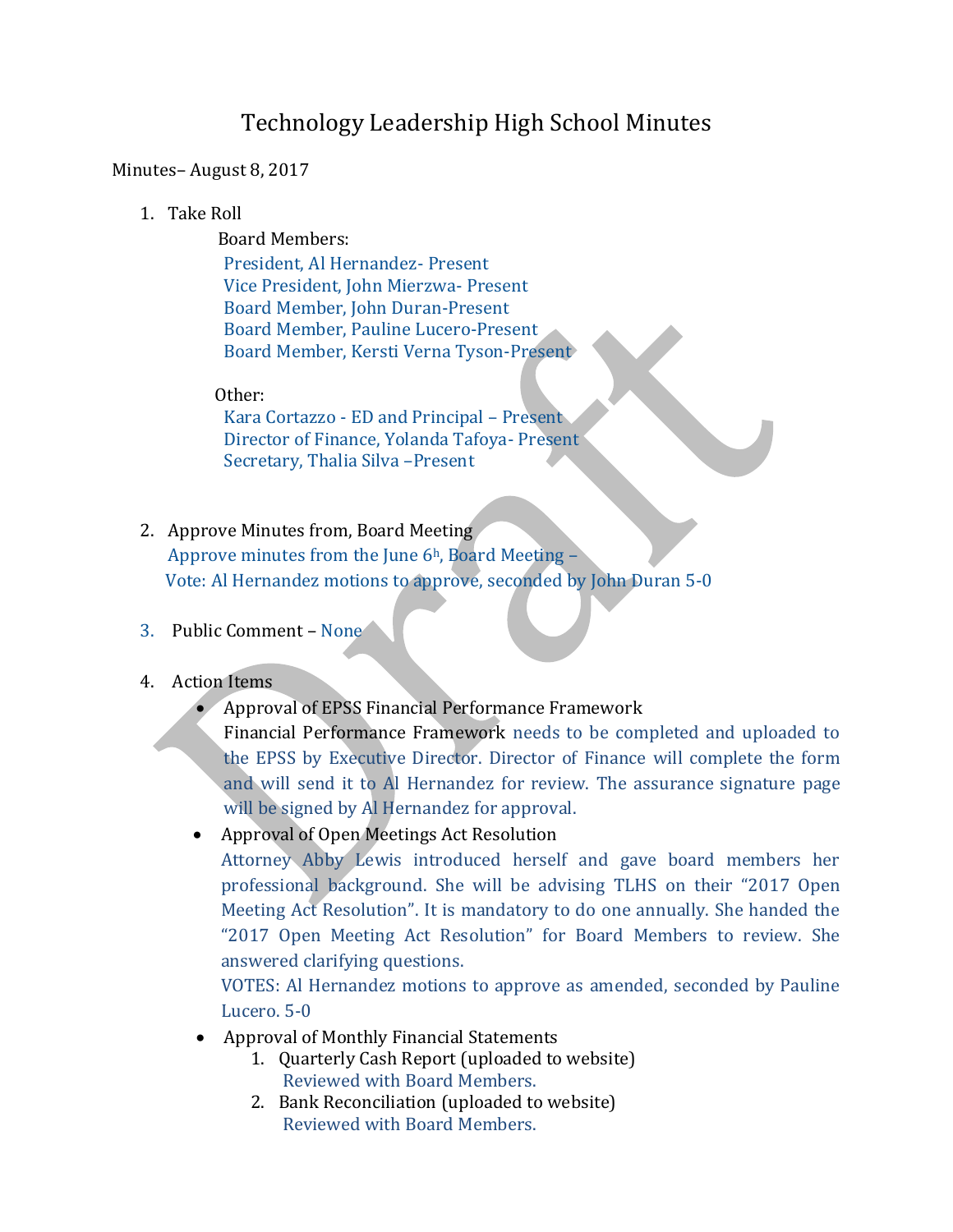Discussed about getting a "P" card. Yolanda will check with our Bank.

3. Approval of BAR's

Doc. ID: 561-000-1718-0002-I

Fund Type: Capital Outlay

Adjustment Type: Increase

VOTES to Approve all Financials: John Mierzwa motions to approve, seconded by Pauline Lucero 5-0

• Approval of Changes in Internal Control Policies and Procedures

Attorney Abby Lewis will be guiding TLHS in the update of their Internal Control Policies and Procedures. She handed out the Internal Control Policies and Procedures with suggested edits. Board members reviewed and asked clarifying questions. Abby explained the difference of having one Audit Committee and One Financial Committee. Board Members decided to have two committees. Abby also reviewed with board members the correct language that should be used for Policy and Procedures.

VOTES: John Duran motions to approve with suggestion of attorney amended, seconded by Pauline Lucero. 5-0

## 5. Discussion Items

• Executive Director Formal and Summative Evaluation

Executive Director and Two Board Members attended the Board Training at Center for School Leadership. At this training the idea of having more than one evaluation was presented. Executive Director would like to have this at TLHS. She will create smart goals and these would be reviewed every couple of months. The goal of this is to have more feedback throughout the year instead of doing only one evaluation. Board Member do not have to decide now; they can think about it and discuss next Board Meeting.

### 6. Information Items

a. Approved Budget 17-18

b. Executive Director Report to Board

1) Enrollment of Students

TLHS needs to have 180 students enrolled but has 131 students as of today. Director of Community Engagement is working hard on recruiting more students. She went to several Middle Schools to speak to parents. Two parents are helping by spreading the word in their communities. If TLHS does not have 180 students, we might have to reduce a staff.

2) Teaching Staff

If TLHS needs to reduce a Teacher, Executive Director will let the Board know immediately.

3) Performance Goals Results